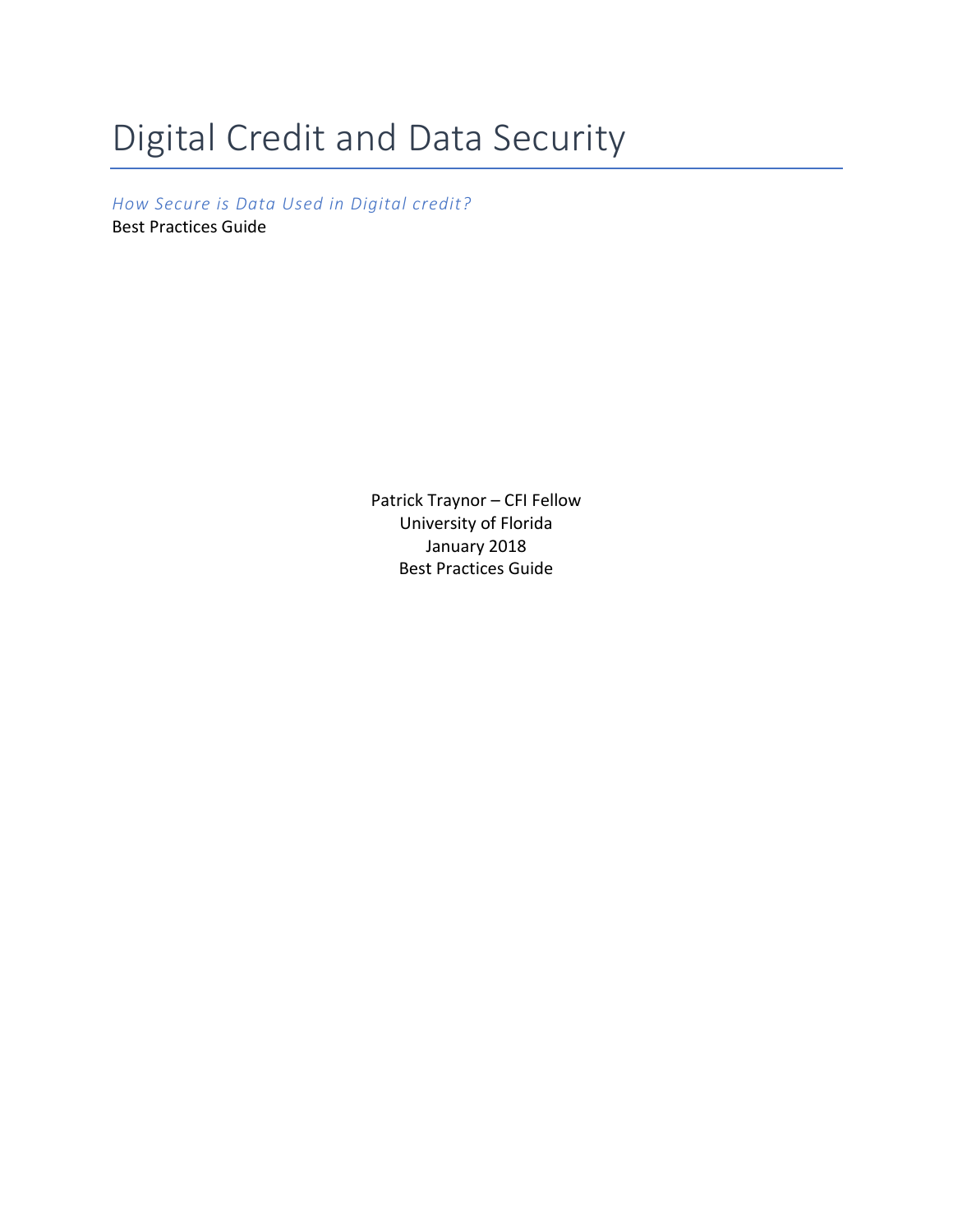#### Introduction

The recent release of our security analysis of online credit providers uncovered multiple weaknesses. Our goal is to strengthen the security of these applications, ensuring both strong protections for consumers and their data and the continued growth and success of this emerging industry. Every company in the industry should conduct a thorough discussion and evaluation of their security goals and mechanisms.

This short document provides tips to address the most commonly observed problems found in our analysis. Readers should note that these recommendations are a first step. Instead, they must be viewed as "Step Zero" in protecting their customers' data and reducing their own liability. Additional mechanisms are possible (e.g., two-factor authentication, intrusion detection systems), but none should claim that the mechanisms we discuss are expensive or burdensome – they are simply the base level of security expected of all responsible online entities.

We expect management to be able to use this document as a checklist to better understand their own security standing.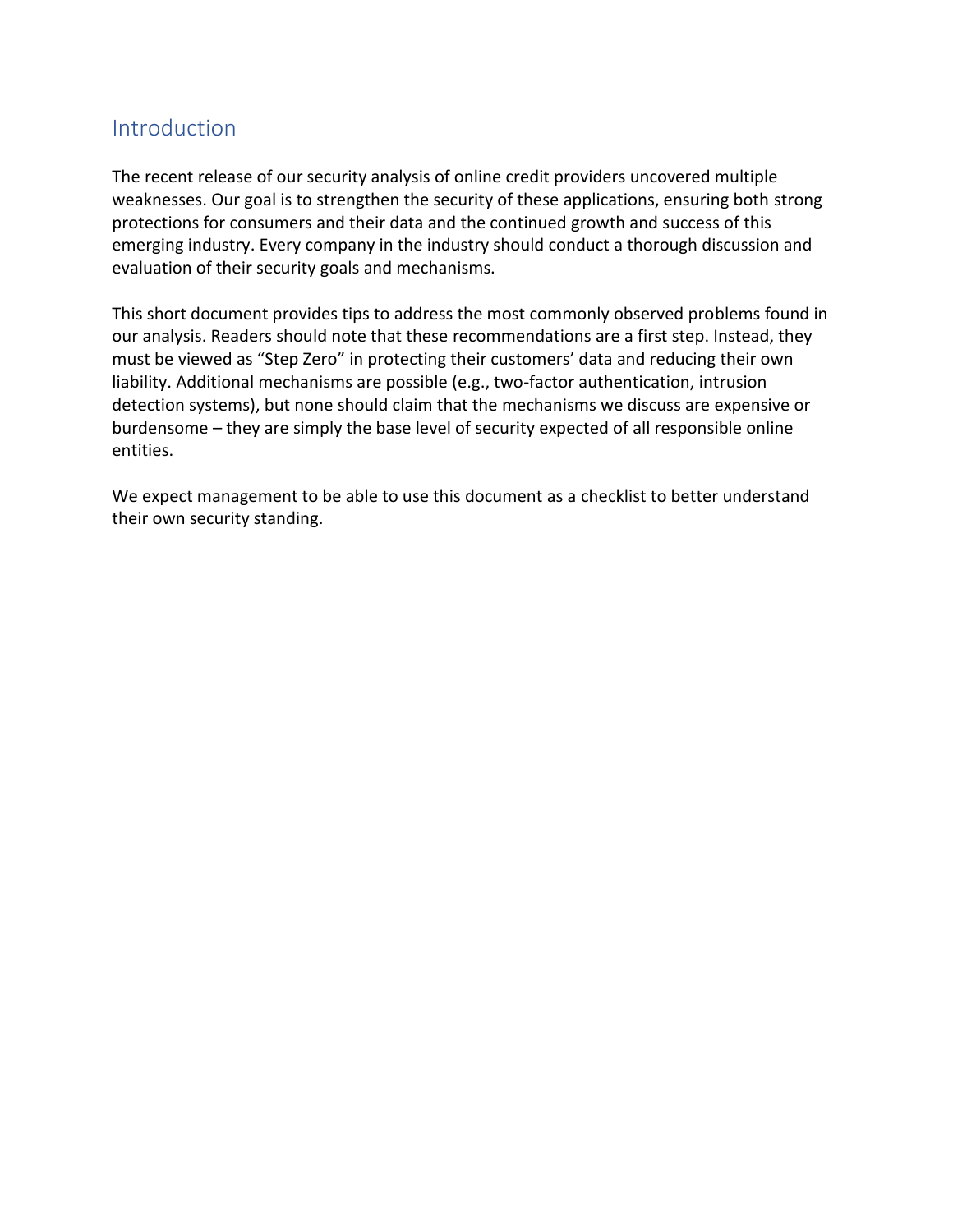### Privacy Policies

- Privacy policies must be written (at least) in the language of the population using the service.
- Privacy policies must target the expected reading grade level of the population using the service.
- Privacy policies must cover (at least) the principles proposed by the GSMA for mobile applications.
- Privacy policies must explicitly mention all data types (e.g., geolocation) the application requests from users.

#### Mobile Application Security

- Mobile applications must use strong cryptographic algorithms to protect user data in transit. Developers can seek additional guidance through organizations including NIST. Current recommendations include the Advanced Encryption Standard (AES) in either CBC or CTR modes (with keys of *at leas*t 128-bits in length) and the SHA-256 algorithm.
	- $\circ$  Mobile applications developers should immediately cease using deprecated (i.e., insecure) algorithms, including but not limited to DES, 3DES and RC4.
- Mobile applications must not use static/hardcoded salt values.
- Mobile applications should use the most up-to-date version of TLS (TLS 1.2 at the time of writing). Developers that do not do so must be able to describe specific security property that they cannot achieve via TLS.
- Mobile applications for online credit should not include unvetted third-party analytics and/or advertising libraries. Such code may introduce exploitable vulnerabilities.
- All communications must be cryptographically protected.

#### Authentication

 TLS must be properly configured to check digital certificates on mobile devices. Android programs do this by default, but some developers attempt to override this functionality. TLS Certificate checking must not be overridden unless stronger mechanisms are put in place (e.g., integration of certificate pinning, use of certificate transparency projects, etc).